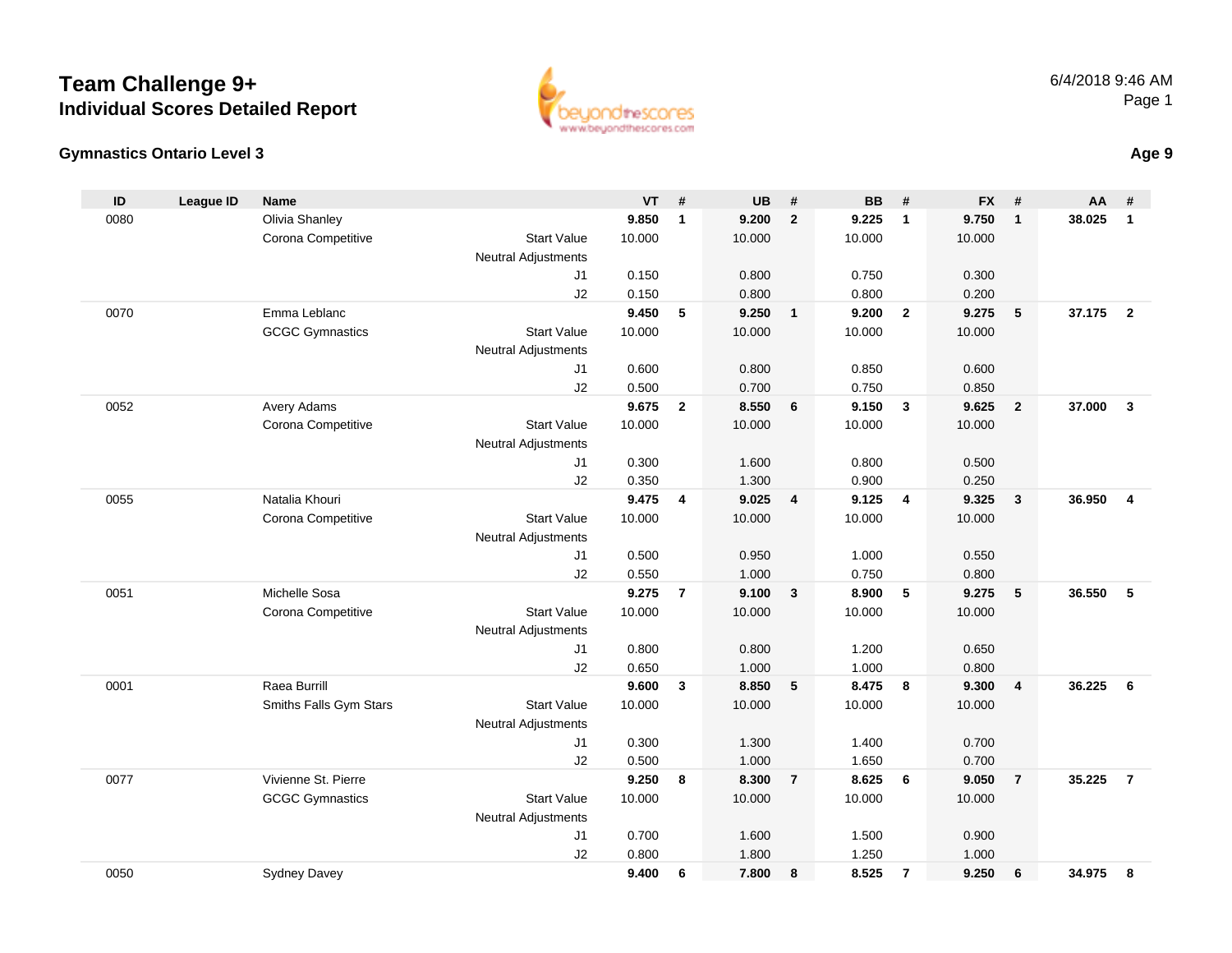

#### 6/4/2018 9:46 AMPage 2

|               |                                   | Corona Competitive     | <b>Start Value</b><br><b>Neutral Adjustments</b> | 10.000       |                          | 10.000       |                | 10.000         |                          | 10.000         |                          |          |                          |
|---------------|-----------------------------------|------------------------|--------------------------------------------------|--------------|--------------------------|--------------|----------------|----------------|--------------------------|----------------|--------------------------|----------|--------------------------|
|               |                                   |                        | J <sub>1</sub>                                   | 0.600        |                          | 2.300        |                | 1.550          |                          | 0.700          |                          |          |                          |
|               |                                   |                        | J2                                               | 0.600        |                          | 2.100        |                | 1.400          |                          | 0.800          |                          |          |                          |
|               | <b>Gymnastics Ontario Level 3</b> |                        |                                                  |              |                          |              |                |                |                          |                |                          |          | <b>Ages 10/11</b>        |
| $\mathsf{ID}$ | <b>League ID</b>                  | <b>Name</b>            |                                                  | VT           | #                        | <b>UB</b>    | $\pmb{\#}$     | <b>BB</b>      | $\pmb{\#}$               | <b>FX</b>      | $\pmb{\#}$               | AA       | #                        |
| 0006          |                                   | Abby McNeely           |                                                  | <b>X.XXX</b> | $\overline{\phantom{a}}$ | <b>X.XXX</b> | --             | X.XXX          | $\overline{\phantom{a}}$ | <b>X.XXX</b>   | $\overline{\phantom{a}}$ | 0.000    | $\overline{\phantom{a}}$ |
| 0009          |                                   | Sara Lyons             |                                                  | 9.525        | $\overline{2}$           | 9.650        | $\mathbf{1}$   | 9.375          | $\overline{2}$           | 9.500          | $\overline{1}$           | 38.050 1 |                          |
|               |                                   | Smiths Falls Gym Stars | <b>Start Value</b>                               | 10.000       |                          | 10.000       |                | 10.000         |                          | 10.000         |                          |          |                          |
|               |                                   |                        | <b>Neutral Adjustments</b>                       |              |                          |              |                |                |                          |                |                          |          |                          |
|               |                                   |                        | J1                                               | 0.550        |                          | 0.400        |                | 0.650          |                          | 0.500          |                          |          |                          |
|               |                                   |                        | J2                                               | 0.400        |                          | 0.300        |                | 0.600          |                          | 0.500          |                          |          |                          |
| 0003          |                                   | Hope MacGregor         |                                                  | 9.250        | 5                        | 9.100        | $\mathbf{3}$   | 9.450          | $\mathbf{1}$             | 9.400          | $\mathbf{3}$             | 37.200 2 |                          |
|               |                                   | Smiths Falls Gym Stars | <b>Start Value</b>                               | 10.000       |                          | 10.000       |                | 10.000         |                          | 10.000         |                          |          |                          |
|               |                                   |                        | <b>Neutral Adjustments</b>                       |              |                          |              |                |                |                          |                |                          |          |                          |
|               |                                   |                        | J1                                               | 0.600        |                          | 0.700        |                | 0.500          |                          | 0.650          |                          |          |                          |
|               |                                   |                        | J2                                               | 0.900        |                          | 1.100        |                | 0.600          |                          | 0.550          |                          |          |                          |
| 0081          |                                   | Jennilee Harris        |                                                  | 9.450        | $\overline{\mathbf{3}}$  | 9.350        | $\overline{2}$ | 8.775          | $\mathbf{3}$             | 8.725          | $5\phantom{.0}$          | 36.300   | $\overline{\mathbf{3}}$  |
|               |                                   | Smiths Falls Gym Stars | Start Value                                      | 10.000       |                          | 10.000       |                | 10.000         |                          | 10.000         |                          |          |                          |
|               |                                   |                        | <b>Neutral Adjustments</b><br>J <sub>1</sub>     | 0.500        |                          | 0.600        |                |                |                          |                |                          |          |                          |
|               |                                   |                        | J2                                               | 0.600        |                          | 0.700        |                | 1.250<br>1.200 |                          | 1.300<br>1.250 |                          |          |                          |
| 0063          |                                   | <b>Marisol Cavas</b>   |                                                  | 9.675        | $\overline{1}$           | 8.675        | 5              | 8.125          | 5                        | 9.425          | $\overline{2}$           | 35.900   | $\overline{\mathbf{4}}$  |
|               |                                   | <b>GCGC Gymnastics</b> | <b>Start Value</b>                               | 10.000       |                          | 10.000       |                | 10.000         |                          | 10.000         |                          |          |                          |
|               |                                   |                        | <b>Neutral Adjustments</b>                       |              |                          |              |                |                |                          |                |                          |          |                          |
|               |                                   |                        | J1                                               | 0.300        |                          | 1.400        |                | 1.800          |                          | 0.500          |                          |          |                          |
|               |                                   |                        | J2                                               | 0.350        |                          | 1.250        |                | 1.950          |                          | 0.650          |                          |          |                          |
| 0072          |                                   | Nadia Nasr             |                                                  | 9.400        | $\overline{4}$           | 8.750        | $\overline{4}$ | 8.325          | $\overline{\mathbf{4}}$  | 9.200          | $\overline{4}$           | 35.675 5 |                          |
|               |                                   | <b>GCGC Gymnastics</b> | <b>Start Value</b>                               | 10.000       |                          | 10.000       |                | 10.000         |                          | 10.000         |                          |          |                          |
|               |                                   |                        | <b>Neutral Adjustments</b>                       |              |                          |              |                | $-0.100$       |                          |                |                          |          |                          |
|               |                                   |                        | J1                                               | 0.500        |                          | 1.300        |                | 1.700          |                          | 0.700          |                          |          |                          |
|               |                                   |                        | J2                                               | 0.700        |                          | 1.200        |                | 1.450          |                          | 0.900          |                          |          |                          |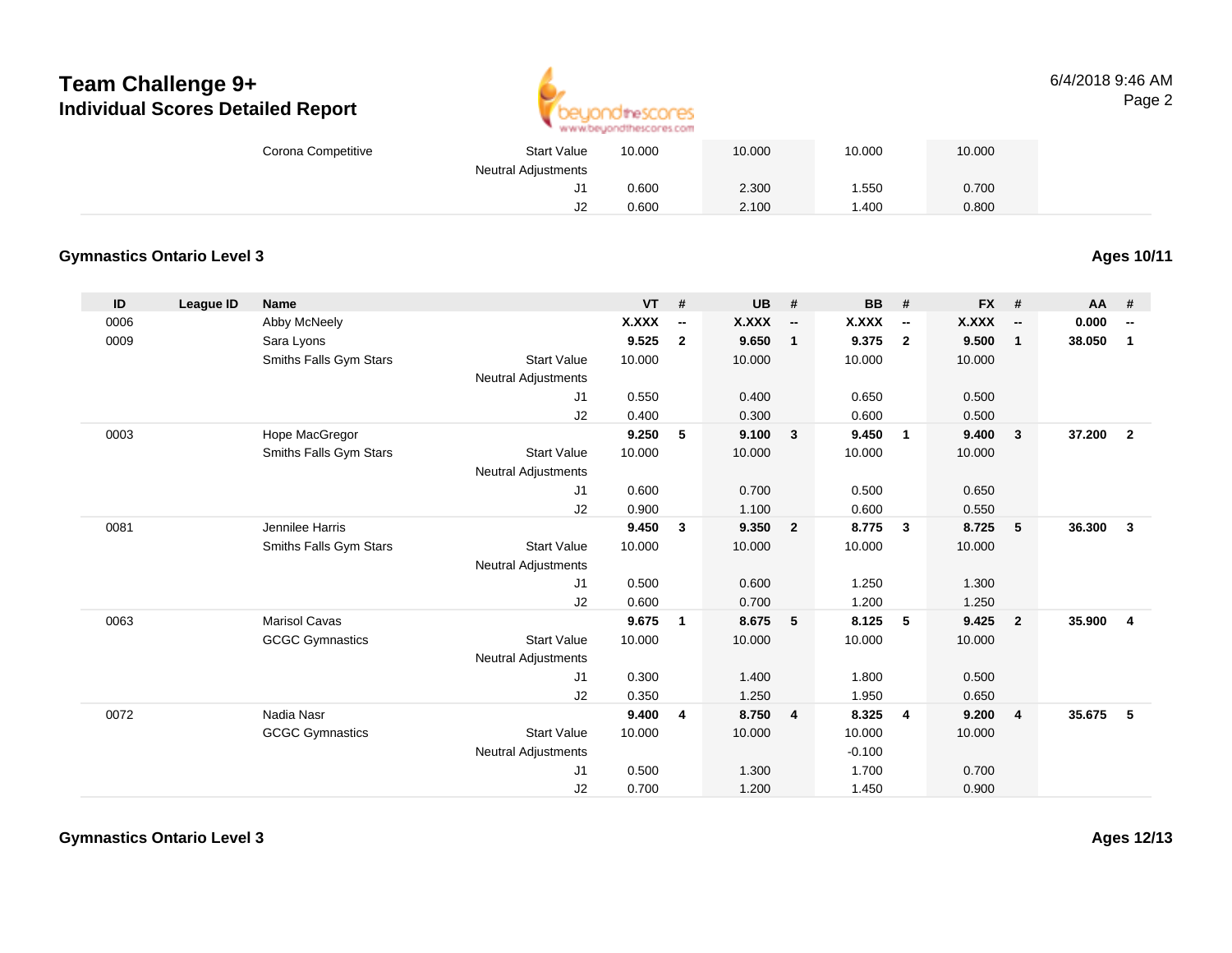

| ID   | League ID | <b>Name</b>            |                            | $VT$ #       |                          | <b>UB</b>    | #                        | <b>BB</b>    | #                        | <b>FX</b>    | #                        | AA       | #                        |
|------|-----------|------------------------|----------------------------|--------------|--------------------------|--------------|--------------------------|--------------|--------------------------|--------------|--------------------------|----------|--------------------------|
| 0010 |           | <b>Addison Clegg</b>   |                            | <b>X.XXX</b> | $\overline{\phantom{a}}$ | X.XXX        | $\overline{\phantom{a}}$ | <b>X.XXX</b> | $\overline{\phantom{a}}$ | <b>X.XXX</b> | $\overline{\phantom{a}}$ | 0.000    | $\overline{\phantom{a}}$ |
| 0014 |           | Lindsay King           |                            | <b>X.XXX</b> | $\overline{\phantom{a}}$ | <b>X.XXX</b> | $\overline{\phantom{a}}$ | X.XXX        | $\overline{\phantom{a}}$ | X.XXX        | $\overline{\phantom{a}}$ | 0.000    | $\overline{\phantom{a}}$ |
| 0019 |           | Kailey Andrews         |                            | X.XXX        | $\overline{\phantom{a}}$ | <b>X.XXX</b> | $\overline{\phantom{a}}$ | X.XXX        | $\overline{\phantom{a}}$ | X.XXX        | $\overline{\phantom{a}}$ | 0.000    | $\overline{\phantom{a}}$ |
| 0013 |           | Camryn Affleck         |                            | 9.700        | 1                        | 8.975        | $\overline{2}$           | 8.825        | 1                        | 9.175        | $\mathbf{1}$             | 36.675   | $\blacksquare$           |
|      |           | Smiths Falls Gym Stars | <b>Start Value</b>         | 10.000       |                          | 10.000       |                          | 10.000       |                          | 10.000       |                          |          |                          |
|      |           |                        | <b>Neutral Adjustments</b> |              |                          |              |                          |              |                          |              |                          |          |                          |
|      |           |                        | J1                         | 0.300        |                          | 1.100        |                          | 1.150        |                          | 0.800        |                          |          |                          |
|      |           |                        | J2                         | 0.300        |                          | 0.950        |                          | 1.200        |                          | 0.850        |                          |          |                          |
| 0082 |           | Katelyn Harris         |                            | 9.250        | $\mathbf{2}$             | 9.125        | $\mathbf 1$              | 8.225        | 3                        | 9.150        | $\overline{2}$           | 35.750 2 |                          |
|      |           | Smiths Falls Gym Stars | <b>Start Value</b>         | 10.000       |                          | 10.000       |                          | 10.000       |                          | 10.000       |                          |          |                          |
|      |           |                        | <b>Neutral Adjustments</b> |              |                          |              |                          |              |                          |              |                          |          |                          |
|      |           |                        | J1                         | 0.700        |                          | 0.950        |                          | 1.700        |                          | 0.800        |                          |          |                          |
|      |           |                        | J2                         | 0.800        |                          | 0.800        |                          | 1.850        |                          | 0.900        |                          |          |                          |
| 0020 |           | <b>Kailey Lewis</b>    |                            | 8.700        | 3                        | 8.150        | 3                        | 8.400        | $\overline{2}$           | 9.150        | $\overline{2}$           | 34.400 3 |                          |
|      |           | Smiths Falls Gym Stars | <b>Start Value</b>         | 10.000       |                          | 10.000       |                          | 10.000       |                          | 10.000       |                          |          |                          |
|      |           |                        | <b>Neutral Adjustments</b> |              |                          |              |                          |              |                          |              |                          |          |                          |
|      |           |                        | J1                         | 1.200        |                          | 1.900        |                          | 1.700        |                          | 0.800        |                          |          |                          |
|      |           |                        | J2                         | 1.400        |                          | 1.800        |                          | 1.500        |                          | 0.900        |                          |          |                          |

### **Gymnastics Ontario Level 3**

**Ages 14+**

| ID   | League ID | <b>Name</b>            |                            | $VT$ #  |                         | <b>UB</b> | #                       | <b>BB</b> | #                       | <b>FX</b> | #                       | <b>AA</b> | #              |
|------|-----------|------------------------|----------------------------|---------|-------------------------|-----------|-------------------------|-----------|-------------------------|-----------|-------------------------|-----------|----------------|
| 0022 |           | Lacey Watts            |                            | 9.500 2 |                         | 8.950 2   |                         | 9.325     | $\overline{1}$          | 9.550     | - 1                     | 37.325    |                |
|      |           | Smiths Falls Gym Stars | <b>Start Value</b>         | 10.000  |                         | 10.000    |                         | 10.000    |                         | 10.000    |                         |           |                |
|      |           |                        | <b>Neutral Adjustments</b> |         |                         |           |                         |           |                         |           |                         |           |                |
|      |           |                        | J1                         | 0.400   |                         | 1.000     |                         | 0.600     |                         | 0.450     |                         |           |                |
|      |           |                        | J2                         | 0.600   |                         | 1.100     |                         | 0.750     |                         | 0.450     |                         |           |                |
| 0023 |           | Fraya Lalonde Cutler   |                            | 9.750   | $\overline{\mathbf{1}}$ | 9.000     | $\sim$ 1                | 8.875     | $\overline{\mathbf{2}}$ | 9.525     | $\overline{\mathbf{2}}$ | 37.150    | $\overline{2}$ |
|      |           | Smiths Falls Gym Stars | Start Value                | 10.000  |                         | 10.000    |                         | 10.000    |                         | 10.000    |                         |           |                |
|      |           |                        | <b>Neutral Adjustments</b> |         |                         |           |                         |           |                         |           |                         |           |                |
|      |           |                        | J1                         | 0.200   |                         | 1.000     |                         | 1.050     |                         | 0.550     |                         |           |                |
|      |           |                        | J2                         | 0.300   |                         | 1.000     |                         | 1.200     |                         | 0.400     |                         |           |                |
| 0024 |           | Sydney Kerr            |                            | 9.500   | $\overline{\mathbf{2}}$ | 8.600     | $\overline{\mathbf{3}}$ | 8.675     | $\overline{\mathbf{3}}$ | 8.950     | $\overline{\mathbf{3}}$ | 35.725    | 3              |
|      |           | Smiths Falls Gym Stars | <b>Start Value</b>         | 10.000  |                         | 10.000    |                         | 10.000    |                         | 10.000    |                         |           |                |
|      |           |                        | <b>Neutral Adjustments</b> |         |                         |           |                         | $-0.100$  |                         |           |                         |           |                |
|      |           |                        | J1                         | 0.400   |                         | 1.500     |                         | 1.100     |                         | 1.000     |                         |           |                |